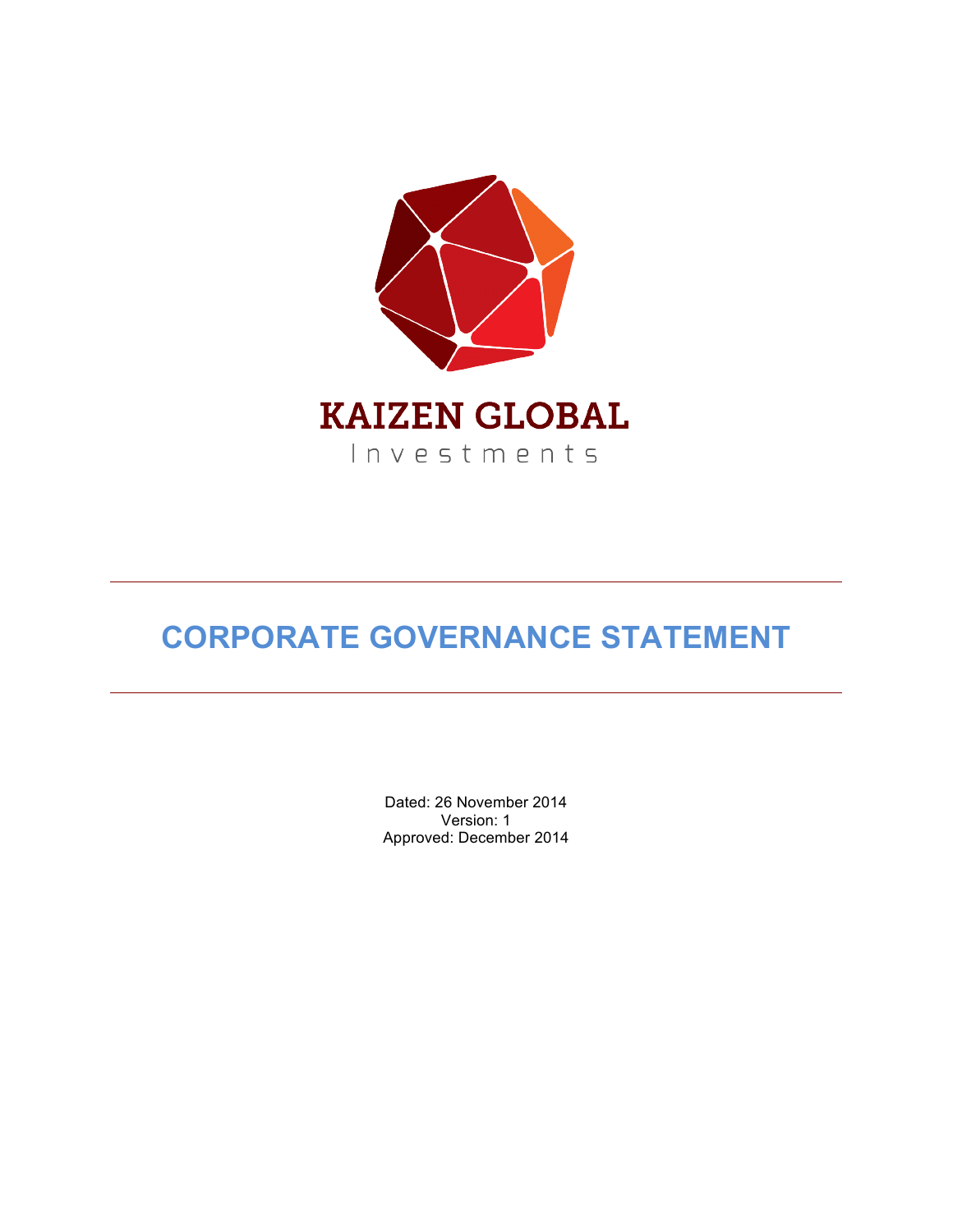# **INTRODUCTION**

The Board of Directors is committed to maintaining high standards of safety, performance and corporate governance for Kaizen Global Investments Limited (**Company** or **KGI**) and any entities it may control (**Company** or **KGI Company**). Good corporate governance is about having a set of core values and behaviours that underpin the Company's activities and ensure transparency, fair dealing and protection of the interests of stakeholders – including shareholders, personnel, suppliers and communities in which the Company operates.

The Company's Corporate Governance Statement (**CGS**) is set out as follows:

| Principle 1 – Lay solid foundations for management and oversight | $1.1 - 1.7$  |
|------------------------------------------------------------------|--------------|
| Principle 2 – Structure the Board to add value                   | $2.1 - 2.15$ |
| Principle 3 – Act ethically and responsibly                      | 3.1          |
| Principle 4 – Safeguard integrity in corporate reporting         | $4.1 - 4.3$  |
| Principle 5 – Make timely and balanced disclosure                | 5.1          |
| Principle 6 – Respect the rights of security holders             | $6.1 - 6.2$  |
| Principle 7 – Recognise and manage risk                          | $7.1 - 7.3$  |
| Principle 8 – Remunerate fairly and responsibly                  | $8.1 - 8.2$  |

The Company's Annual Reports and other NSX market announcements and releases will be available for download from the Company's website at www.kaizenglobalinvestments.com once they have been released.

The Corporate Governance page of the KGI website contains most of the charters, codes and policies that are referred to in this CGS. This may be found at the following URL: http://kaizenglobalinvestments.com/corporate-governance.

The names of the Managing Director, Chairman and Non-Executive Director currently in office and their qualifications and experience are stated in the Company's Prospectus dated 5 January 2015.

# **PRINCIPLE 1 – LAY SOLID FOUNDATIONS FOR MANAGEMENT AND OVERSIGHT**

# **1.1 Board of Directors - Role and Responsibilities**

In general the Board is responsible for, and has the authority to determine, all matters relating to the policies, practices, management and operations of the Company. The Board is also responsible for the overall corporate governance of the Company, and recognises the need for the highest standards of behaviour and accountability in acting in the best interests of the Company as a whole.

The Board also ensures that the Company complies with all of its contractual, statutory and any other legal and regulatory obligations. The Board has the final responsibility for the successful operation of the Company.

Where the Board considers that particular expertise or information is required, which is not available from within its members, appropriate external advice may be taken and reviewed prior to a final decision being made.

Without intending to limit the general role of the Board, the principal functions and responsibilities of the Board include the matters set out below, subject to delegation to Senior Management as specified elsewhere in this Statement or as otherwise appropriate:

(a) formulation and approval of the strategic direction, objectives and goals of the Company;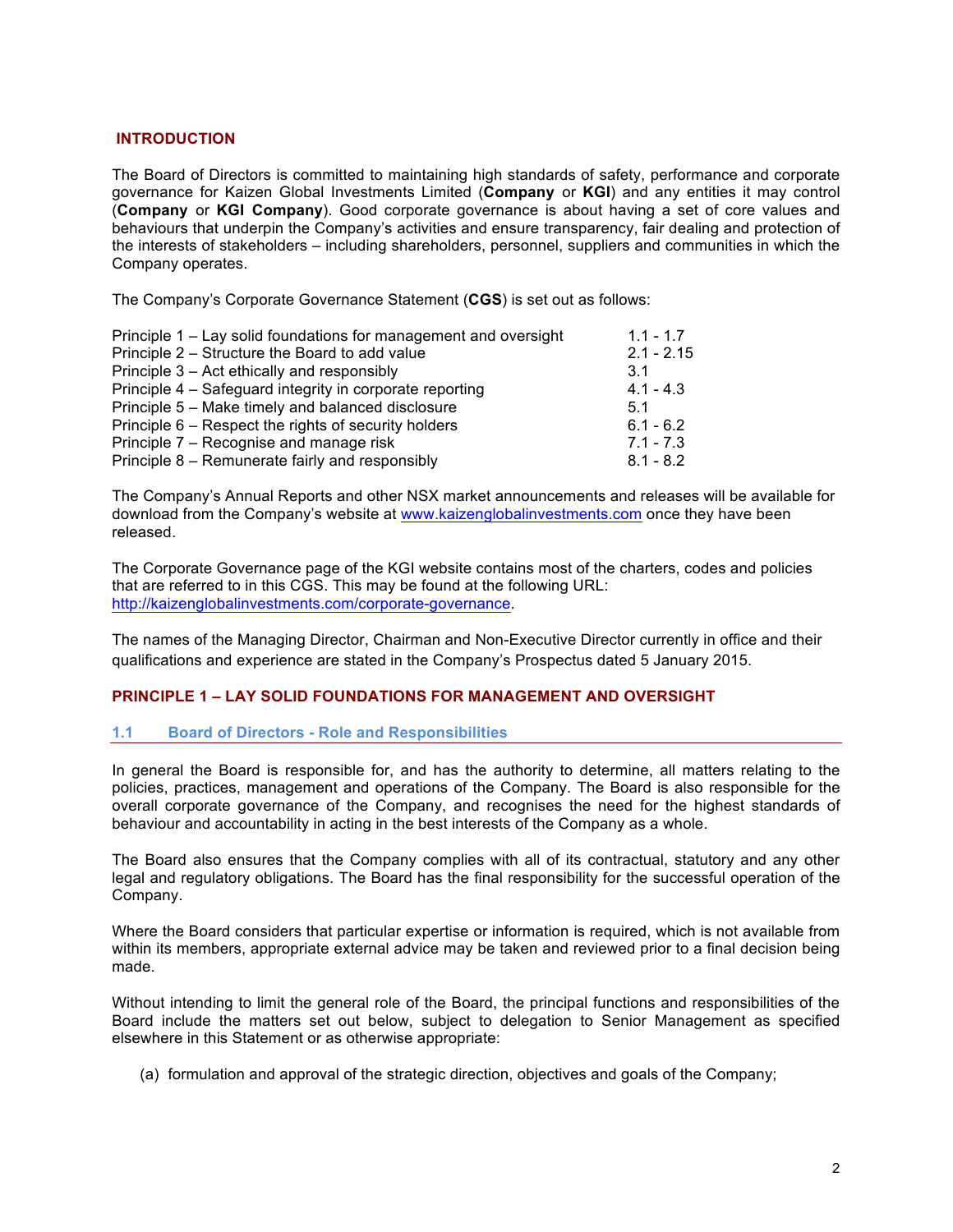- (b) the prudential control of the Company's finances and operations and monitoring the financial performance of the Company;
- (c) the resourcing, review and monitoring of Senior Management and the investment professionals;
- (d) ensuring that adequate internal control systems and procedures exist and that compliance with these systems and procedures is maintained;
- (e) the identification of significant business risks and ensuring that such risks are adequately managed;
- (f) the timeliness, accuracy and effectiveness of communications and reporting to shareholders and the market; and
- (g) the establishment and maintenance of appropriate ethical standards.

The Board takes advice from the Audit Committee on matters within its Charter, however the Board retains final decision-making authority on those matters.

# **1.2 Senior Management - Role and Responsibilities**

The role of Senior Management is to deliver the strategic direction and goals determined by the Board.

The Board has delegated to the Managing Director, and through the Managing Director to other Senior Executives (who may be appointed from time to time), responsibility for the day-to-day management of the Company, which includes:

- (a) management of the Company's operations and finances;
- (b) reporting to the Board on matters including the Company's operations and financial performance;
- (c) recommending Company strategy, budgets, plans, policies and risk management systems to the Board; and
- (d) determining Company policies, other than those reserved for the Board.

From time-to-time Senior Management may also be delegated responsibility for other matters under policies adopted by the Board.

# **1.3 Board Nominations**

The Board will consider nominations for appointment or election of Directors that may arise from time to time, having regard to the skills and experience required by the Company (as detailed in the Board Skills Matrix referred to in Section 2.3 below) and procedures outlined in the Company's Constitution and the *Corporations Act* 2001 (Cth).

The Company undertakes appropriate checks before appointing a person, or putting forward to shareholders a candidate for election as a Director. Candidates are assessed through interviews, meetings and background and reference checks (which may be conducted both by external consultants and by Directors) as appropriate.

The Company gives shareholders all material information in its possession relevant to the decision on whether or not to elect (or re-elect) a Director, either in the notice of the meeting at which the election of the Director is to be held, or by including in the notice a clear reference to the location on the Company's website, Annual Report or other document lodged with NSX where the information can be found.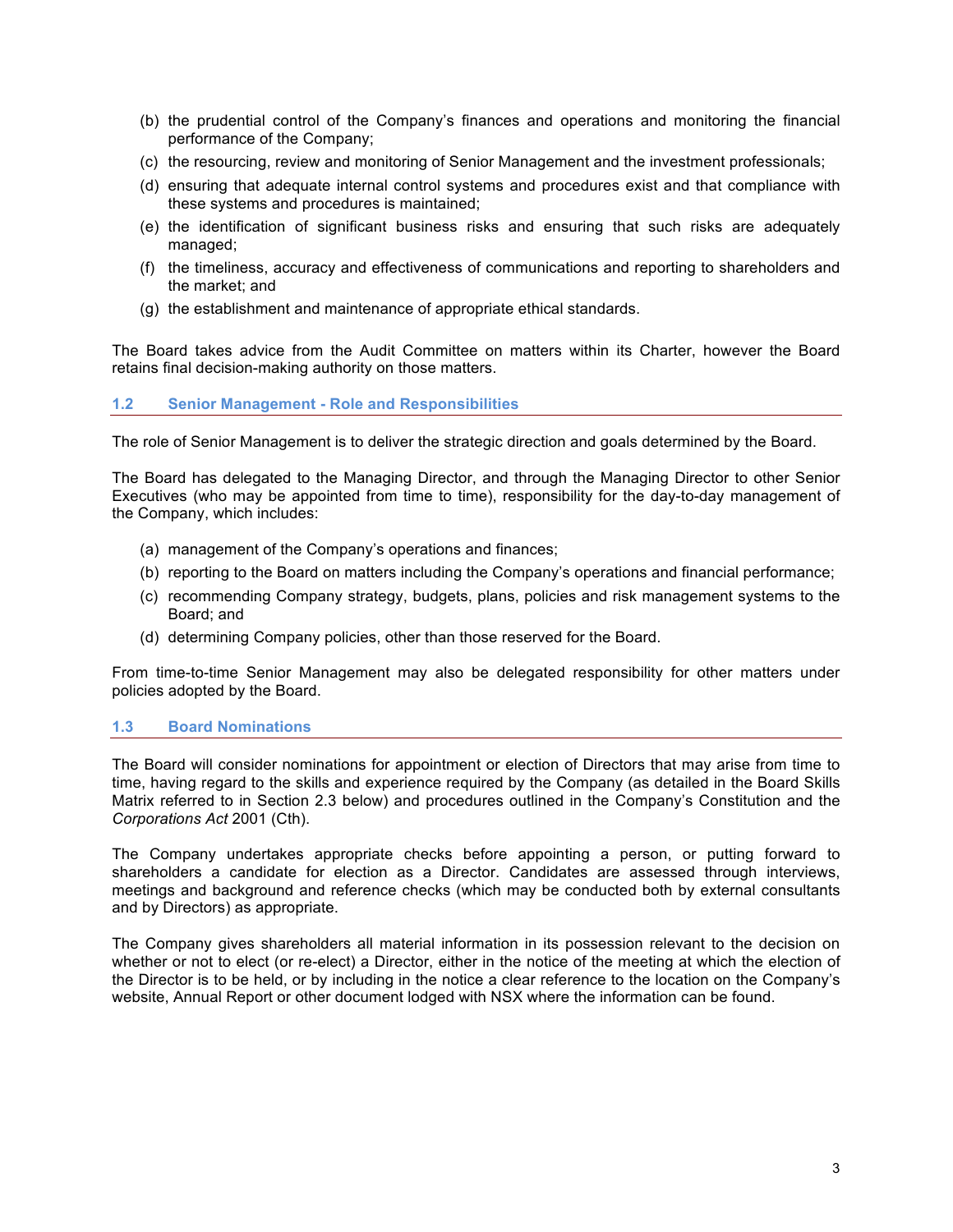# **1.4 Terms of Appointment – Directors and Senior Executives**

Each new Non-Executive Director will receive a letter formalising their appointment and outlining the material terms of their appointment. The Non-Executive Directors of the Company will not be appointed for fixed terms.

Senior Executives will generally have written employment agreements with the Company setting out their duties, obligations and remuneration. The Company does not presently have formal service or employment agreements with the Managing Director and Company Secretary, being the Company's current Senior Executives. The present Senior Executives are, however, experienced company executives and are well aware of the requirements of their positions, including their roles and responsibilities and their duties as directors/officers of the Company.

The Board has determined the Directors' and Senior Executives' remuneration. The Company will consider entering into service or employment agreements with its Senior Executives to formalise their duties, obligations and remuneration.

The Company's constitution requires one third of the Directors (or, if that is not a whole number, the whole number nearest to one third) to retire at each Annual General Meeting (**AGM**). The Director(s) who retire under this rule are those who have held office the longest since last being elected or appointed. If two or more Directors have been in office for the same period, those Directors may agree which of them will retire. This rule does not apply to any Managing Director. A Director appointed by the Board since the last AGM and subject to retirement and re-election at the following AGM is also not taken into account in determining the number of Directors who must retire by rotation.

The initial appointment and due for re-election dates of each current Director are listed below.

**Director First Appointed Due for re-election**<br>
Connor Grindlav 26 September 2014 Connor Grindlay 26 September 2014 26 September 2014 26 September 2017 Andre Edmunds **4 November 2014** 4 November 2017

## **1.5 The Company Secretary**

The Company Secretary is appointed by the Board and is responsible for developing and maintaining the information systems and processes that are appropriate for the Board to fulfil its role.

The Company Secretary is responsible to the Board for ensuring compliance with Board procedures and governance matters. The Company Secretary is accountable directly to the Board, through the Chairman, on all matters to do with the proper functioning of the Board. The Company Secretary is also responsible for overseeing and coordinating disclosure of information to the NSX as well as communicating with the NSX.

The Company Secretary is Mrs Lisa Grindlay (appointed 26 September 2014).

## **1.6 Diversity**

The Board, Senior Management and workforce of the Company currently comprises individuals that are culturally diverse, together with possessing an appropriate blend of qualifications and skills. The Company recognises the positive advantages of a diverse workplace and is committed to:

(a) creating a working environment conducive to the appointment of well-qualified employees, Senior Management and Board candidates; and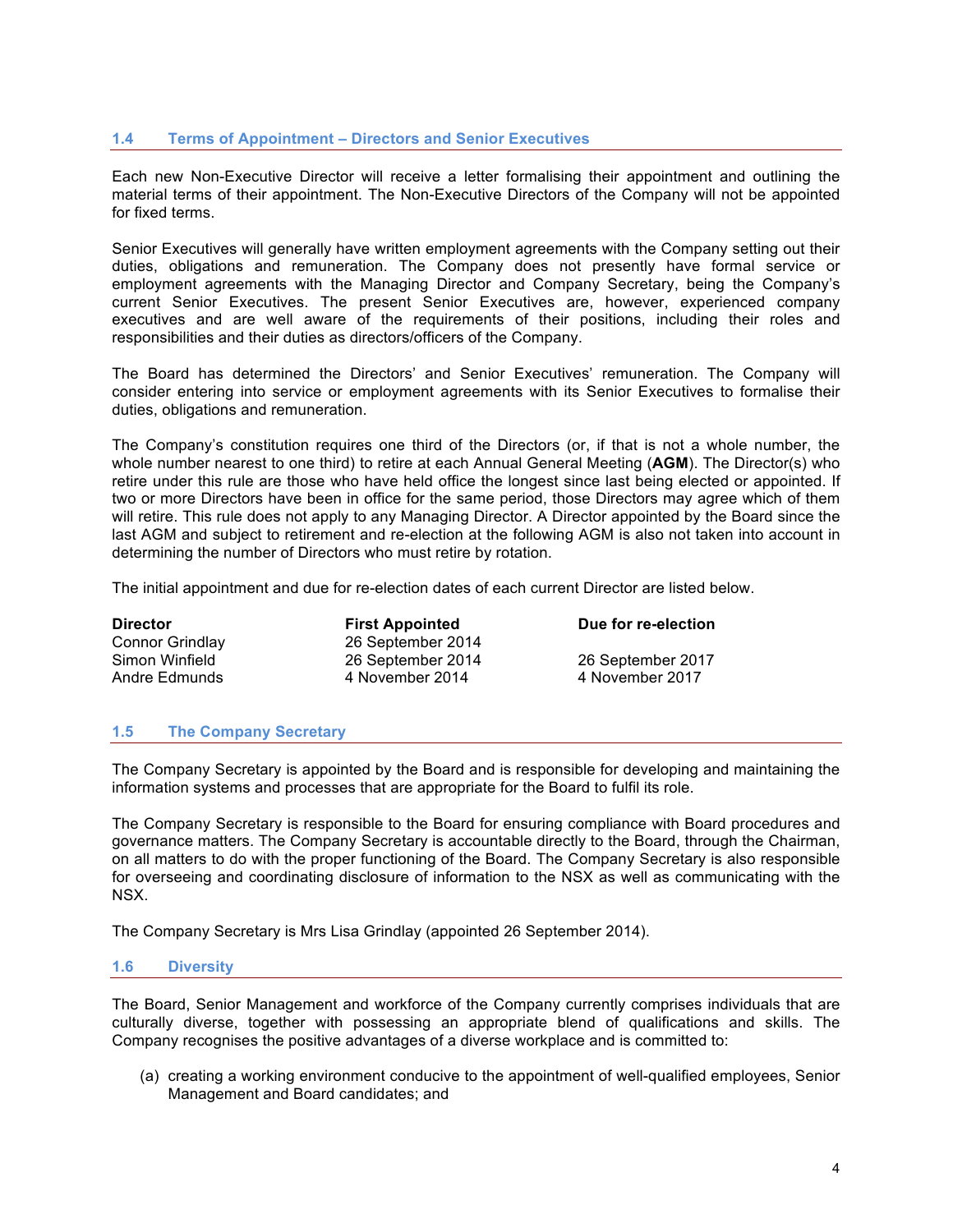(b) identifying ways to promote a corporate culture which embraces diversity.

The small size of, and low turnover within, the Company's workforce are such that it cannot realistically be expected to reflect the degree of diversity of the general population. Given those circumstances, and the current nature and scale of the Company's activities, the Board has determined that it is not practicable to set a formal diversity policy with measurable objectives for achieving gender diversity at this time. The Board monitors the extent to which the level of diversity within the Company is appropriate on an ongoing basis and periodically considers measures to improve it. The Board will give further consideration to the establishment of objectives for achieving gender diversity as the Company develops and its circumstances change.

The Board has delegated the responsibility of monitoring and ensuring workplace diversity to the Managing Director.

# **1.7 Performance Review and Evaluation**

The Board as a whole has responsibility to review its own performance, the performance of individual Directors and the performance of any board committees. The Chairman also speaks to Directors individually regarding their role and performance as a Director.

Generally, evaluations are conducted initially by the Chairman via questionnaires and or interviews covering matters such as each Director's individual contribution, Board and Committee performance and the functioning of the Board and Committee processes. The overall outcomes are discussed by the Board with measures taken to improve the effectiveness and efficiency of the Board and committees (as appropriate).

The Board reviews the performance of the Company Secretary, who is the only other Senior Executive.

# **PRINCIPLE 2 – STRUCTURE THE BOARD TO ADD VALUE**

## **2.1 Board of Directors – Composition, Structure and Process**

The Board has been formed so that it has an effective composition, size and commitment to adequately discharge its responsibilities and duties given the current size and the scale and nature of the Company's activities. The Directors periodically review whether the size and composition of the Board remains appropriate to the Company's activities and operating environment.

## **2.2 Nomination Committee**

As a consequence of its size, the Company's Board does not currently have a Remuneration or Nomination Committee but may establish one in future. Currently the Board determines all remuneration and nomination matters.

## **2.3 Skills, Knowledge and Experience**

The Board seeks to ensure that its members have an appropriate mix of skills, knowledge and experience to enable it to properly perform its responsibilities and be well equipped to navigate the Company through the many opportunities and challenges it faces.

Directors are appointed based on the specific business, corporate and governance skills and experience required by the Company. The Board recognises the need for Directors to have a relevant blend of skills and personal experience in a range of disciplines required for the proper management and oversight of the Company's operations, having regard to the scale and nature of its activities.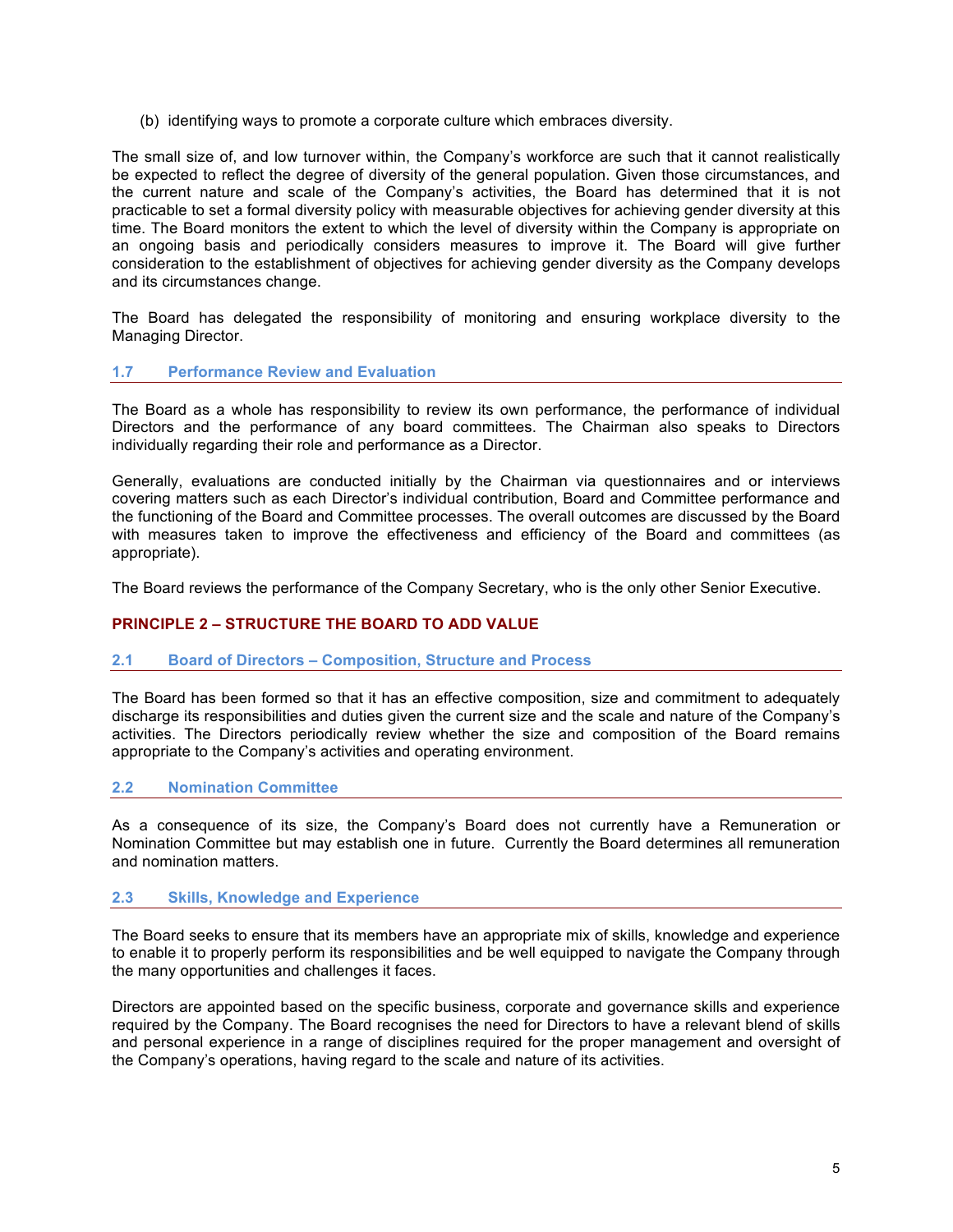While recognising that each Director will not necessarily have experience in each of the following areas, the Board seeks to ensure that its membership includes an appropriate mix of Directors with experience in the financial/investments sector, capital markets, general management, accounting and finance and corporate affairs.

# **Board Skills Matrix**

A current summary of the Directors' skills and experience relevant to the Company is set out below:

| <b>Skills and Experience (out of 3 Directors)</b> |                |                           |   |
|---------------------------------------------------|----------------|---------------------------|---|
| <b>Leadership and Governance</b>                  |                | <b>Sector Experience</b>  |   |
| Executive                                         | 3              | Investment management     | 2 |
| Management                                        |                |                           |   |
| Corporate                                         | 3              | Analysis and research     | 2 |
| Governance                                        |                |                           |   |
| Strategy                                          | 3              | Resources/oil and gas     | 2 |
| <b>Capital Markets</b>                            |                | Technology                | 3 |
| Capital raising                                   | 2              | Start-ups                 | 3 |
| Securities markets                                | $\overline{2}$ | <b>People</b>             |   |
| Capital management                                | $\overline{2}$ | Human Resources           | 3 |
| Corporate actions                                 | 2              | Corporate                 |   |
| <b>Finance and Risk</b>                           |                | Mergers and acquisitions  | 2 |
| Accounting                                        | 2              | Legal                     | 2 |
| Risk Management                                   | 2              | <b>Investor Relations</b> | 2 |
| Compliance                                        | 2              |                           |   |

The diverse qualifications, skills and experiences of the Directors represents a mix that the Board believes is appropriate to have reflected among its members. The Board reviews its Skills Matrix at least annually.

## **2.4 Chairman**

The Chairman leads the Board and has responsibility for ensuring that the Board receives accurate, timely and clear information to enable Directors to perform their duties as a Board.

The Chairman is Mr Simon Winfield (appointed Director on 26 September 2014), whose qualifications and experience are stated in the Company's Prospectus dated 5 January 2015.

## **2.5 Executive Directors**

The Company currently has two Executive Directors; the Managing Director and Chairman, both appointed on 26 September 2014.

The Company's Managing Director is Connor Grindlay. He is the appropriate person to perform the CEOequivalent role in signing the declaration relating to the statutory accounts under section 295A of the Corporations Act.

The Board believes that the benefits to shareholders of a separate, independent Non-Executive Chairman, CEO and CFO does not outweigh the disadvantage of the real or perceived divergence of command and the additional remuneration and administrative expenses involved. However, the Board will periodically review whether it would be more appropriate to appoint an independent Non-Executive Chairman, CEO and CFO.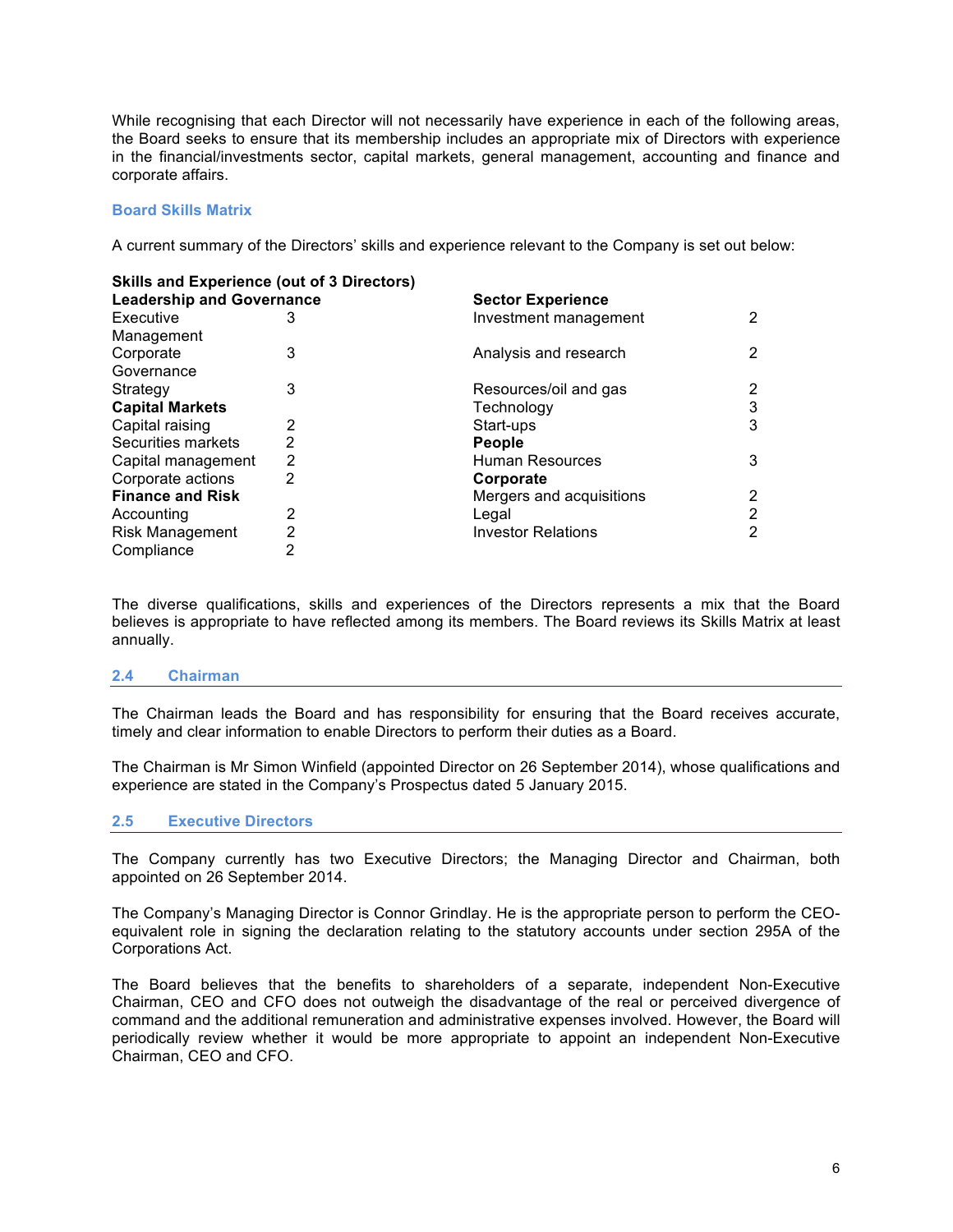# **2.6 Non-Executive Directors**

The Company recognises the importance of Non-Executive Directors and the external perspective and advice that Non-Executive Directors can offer. The Board currently has one Non-Executive Director. The Board as a whole is satisfied that the Non-Executive Director brings an independent discretion to his deliberations, unaffected by the executive status of the Chairman.

Mr Andre Edmunds (appointed 4 November 2014) is the Company's Non-Executive Director. His qualifications and experience are stated in the Company's Prospectus dated 5 January 2015.

## **2.7 Independence**

An independent Director, in the view of the Company, is a Non-Executive Director who:

- (a) has not previously been employed in an Executive capacity within the Company, unless a period of at least three years has elapsed between ceasing such employment and serving on the Board;
- (b) is not and has not within the last three years been a principal or senior employee of a material professional adviser to the Company;
- (c) is not and has not within the last three years been in a material business relationship (e.g. supplier or customer) with the Company, or an officer of or otherwise associated with someone with such a relationship;
- (d) is not a substantial shareholder of the Company or an officer of, or otherwise associated with, a substantial shareholder of the Company;
- (e) has no material contractual relationship with the Company other than as a Director of the Company;
- (f) has no close family ties with any person who falls within any of the categories described above; and
- (g) has not been a Director of the Company for such a period that his or her independence may have been compromised. There is no specified length of service beyond which a Director is no longer considered independent. The Board regularly assesses whether any, otherwise independent, Director who has served for more than 10 years may no longer be regarded as independent.

In the case where any of the above interests, positions or relationships exist the Company assesses its materiality to determine whether it might interfere, or reasonably be seen to interfere, with the Director's capacity to bring an independent judgment to bear on issues before the Board and to act in the best interests of the Company and its shareholders generally.

The Board assesses the independence of Directors annually, or more frequently if circumstances require.

## **2.8 Induction and Professional Development**

It is the policy of the Board to ensure that the Directors and Senior Management of the Company are equipped with the knowledge and information they need to discharge their responsibilities effectively and that individual and collective performance is regularly and fairly reviewed.

The Company inducts new Directors by giving them a full briefing about the nature of the business, current issues, the corporate strategy and the expectations of the Board concerning the performance of Directors and access to all employees to gain full background on the Company's operations. Directors are encouraged to attend director training and professional development courses, as may be required to enable them to develop and maintain the skills and knowledge needed to effectively perform their roles as Directors, at the Company's expense (as approved by the Chairman and or the Board, as appropriate and applicable).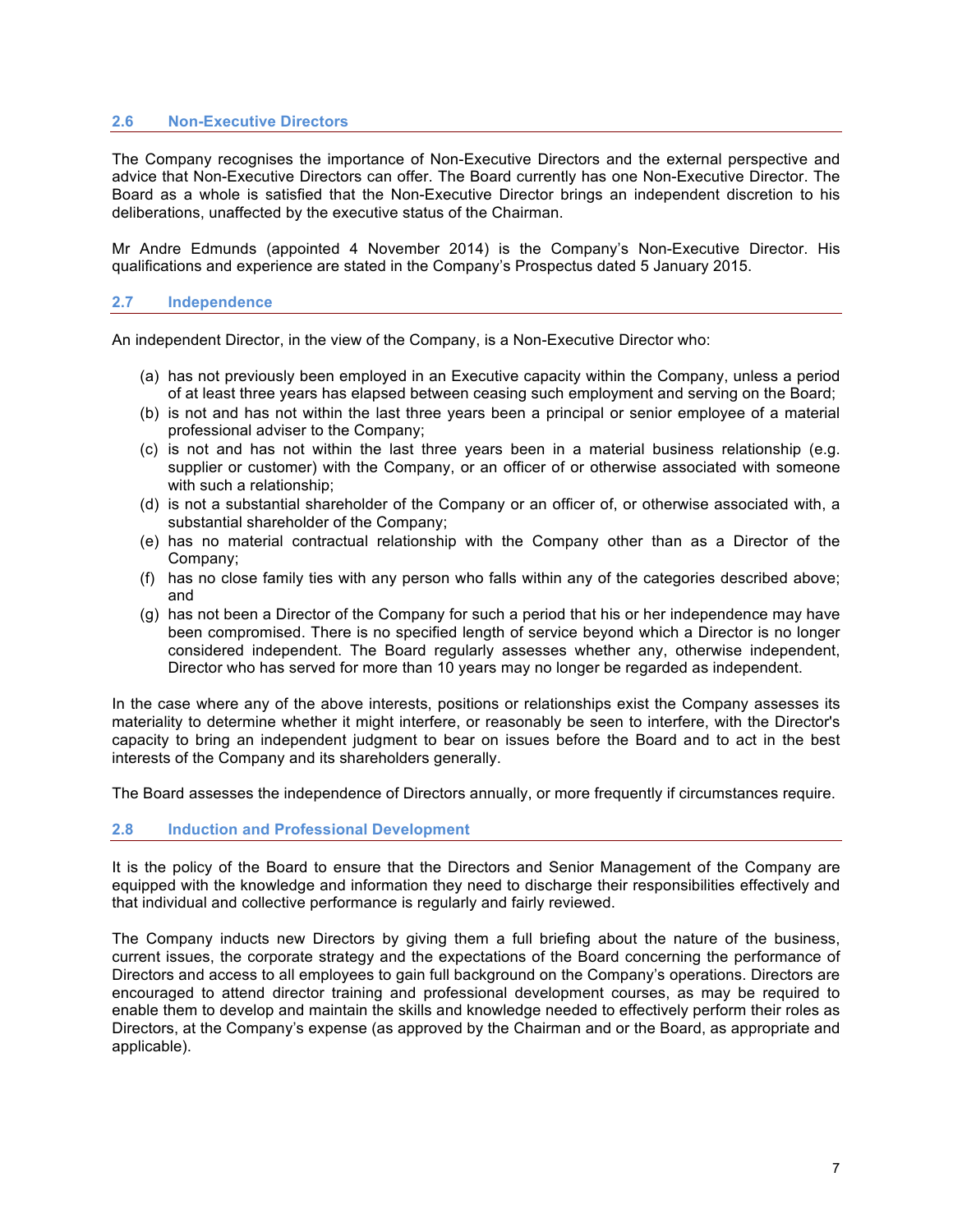# **2.9 Meetings of the Board**

The Board holds regular meetings, approximately monthly, and holds additional meetings whenever necessary to deal with specific matters requiring attention. Directors' circulatory resolutions are also utilised where appropriate either in place of or in addition to formal Board meetings. Each member of the Board is committed to spending sufficient time to enable them to carry out their duties as a Director of the Company.

It is recognised and accepted that Board members may also concurrently serve on other boards, either in an executive or non-executive capacity, provided that these commitments do not materially interfere with their ability to serve as a Director of the Company.

# **2.10 Conflicts of Interest**

To ensure that Directors are at all times acting in the interests of the Company, Directors must:

- (a) disclose to the Board actual or potential conflicts that may or might reasonably be thought to exist between the interests of the Director or his duties to any other parties and the interests of the Company in carrying out the activities of the Company; and
- (b) if requested by the Board, within seven days or such further period as may be permitted, take such necessary and reasonable steps to remove any conflict of interest.

If a Director cannot or is unwilling to remove a conflict of interest then the Director must, as per the Corporations Act, absent himself from the room when Board discussion and/or voting occurs on matters to which the conflict relates (save with the approval of the remaining Directors and subject to the Corporations Act).

## **2.11 Related-Party Transactions**

Related party transactions include any financial transaction between a Director and the Company as defined in the Corporations Act or the NSX Listing Rules. Unless there is an exemption under the Corporations Act from the requirement to obtain shareholders' approval for the related party transaction, the Board may not approve the transaction. The Company will also disclose related party transactions in its Annual Report as required under the Corporations Act and relevant Accounting Standards.

## **2.12 Share Dealings and Disclosures**

The Company has adopted a Share Trading Policy (dated 26 November 2014), which applies to Directors and employees of the Company and contractors who have agreed to be bound by the policy. The policy is designed to:

- (a) explain the type of conduct in relation to dealings in the Company's securities that is prohibited under the relevant law and by the Company, including insider trading; and
- (b) establish a procedure for buying, selling or otherwise dealing in the Company's securities (generally and during specified prohibited periods) which requires (in the case of 'Executive Personnel') the prior approval from the Chairman of the Board or the Chairman of the Audit Committee Board, as appropriate. Approval during prohibited periods will only be granted where there is severe financial hardship or exceptional circumstances.

A copy of the Company's Share Trading Policy may be viewed and downloaded from the Company's website.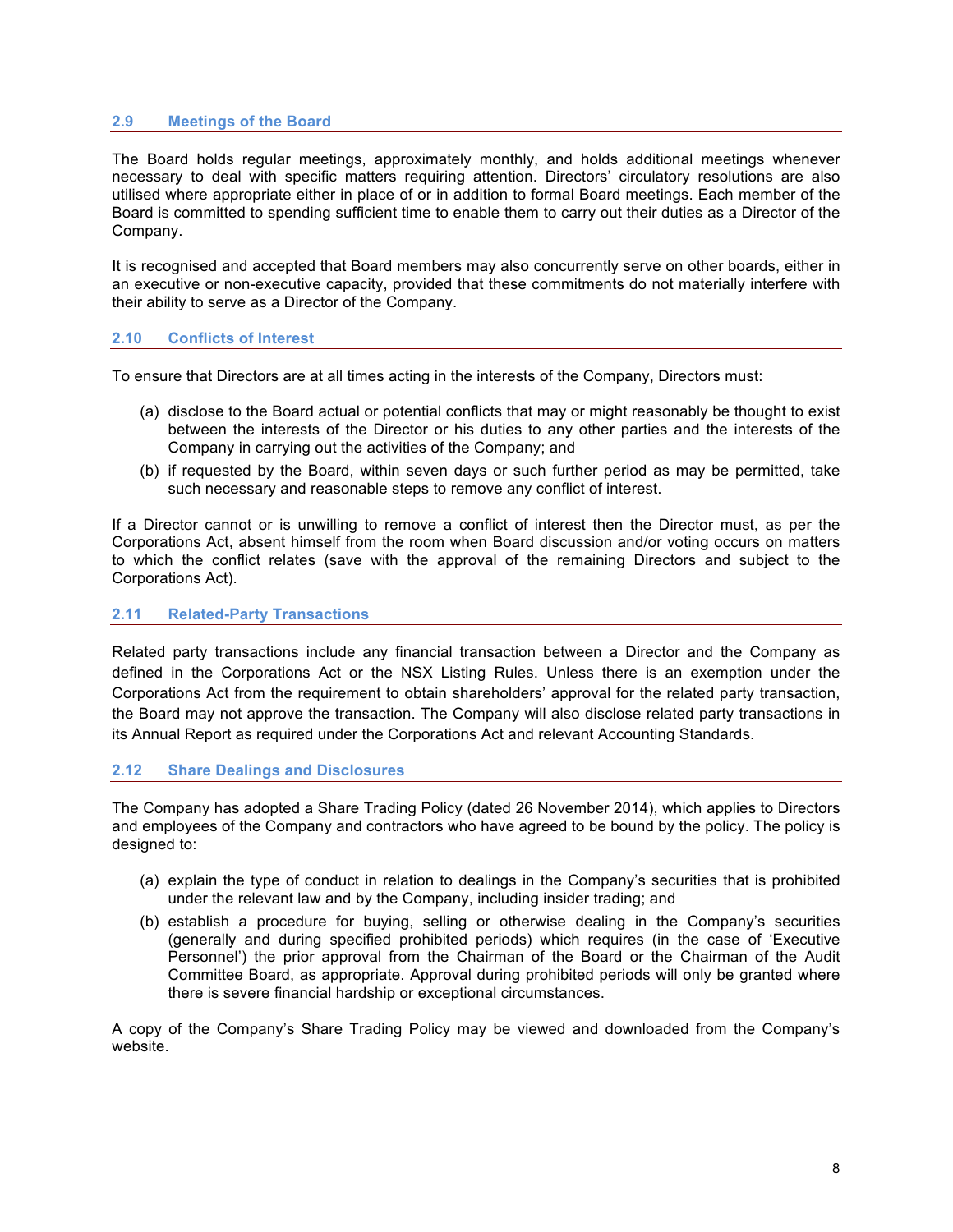# **2.13 Independent Professional Advice**

Subject to prior approval by the Chairman, each Director has the right to seek independent legal and other professional advice at the Company's expense concerning any aspect of the Company's operations or undertakings in order to fulfil their duties and responsibilities as a Director.

## **2.14 Company Information and Confidentiality**

All Directors have the right of access to all relevant Company books and to Senior Executives. In accordance with legal requirements and agreed ethical standards, Directors and employees of the Company have agreed to keep confidential all information received in the course of the exercise of their duties and will not disclose non-public information except where disclosure is authorised or legally mandated.

# **2.15 Directors' and Officer's Deeds**

The Company has also entered into a deed with each of the current Directors to regulate certain matters between the Company and each officer, both during the time the officer holds office and after the officer ceases to be an officer of the Company (or of any of its wholly-owned subsidiaries). A summary of the terms of such deeds is contained within the Prospectus dated 5 January 2015.

# **PRINCIPLE 3 – ACT ETHICALLY AND RESPONSIBLY**

# **3.1 Code of Conduct**

The Company has developed a formal Code of Conduct, which may be viewed and downloaded from the Company's website. The Code sets and creates awareness of the standard of conduct expected of Directors, officers, employees and contractors in carrying out their roles.

The Company seeks to encourage and develop a culture that will maintain and enhance its reputation as a valued corporate citizen of the countries where it operates and an employer which personnel enjoy working for. The Code sets out policies in relation to various corporate and personal behaviour including safety, discrimination, the environment, communities and heritage issues, respecting the law, anticorruption, interpersonal conduct, conflict of interest and alcohol and drugs.

While the Code seeks to prescribe standards of behaviour for all Company personnel to observe, it does not, and understandably cannot, identify every ethical issue that an individual might face. The Code's objective is to provide a benchmark for professional and personal behaviour throughout the Company, to safeguard the Company's reputation and to make clear the consequences of breaching the Code.

All Company personnel receive a copy of the Code when they start with the Company and can access the Code from the Company's website or request a copy from their reporting manager or the Office Manager.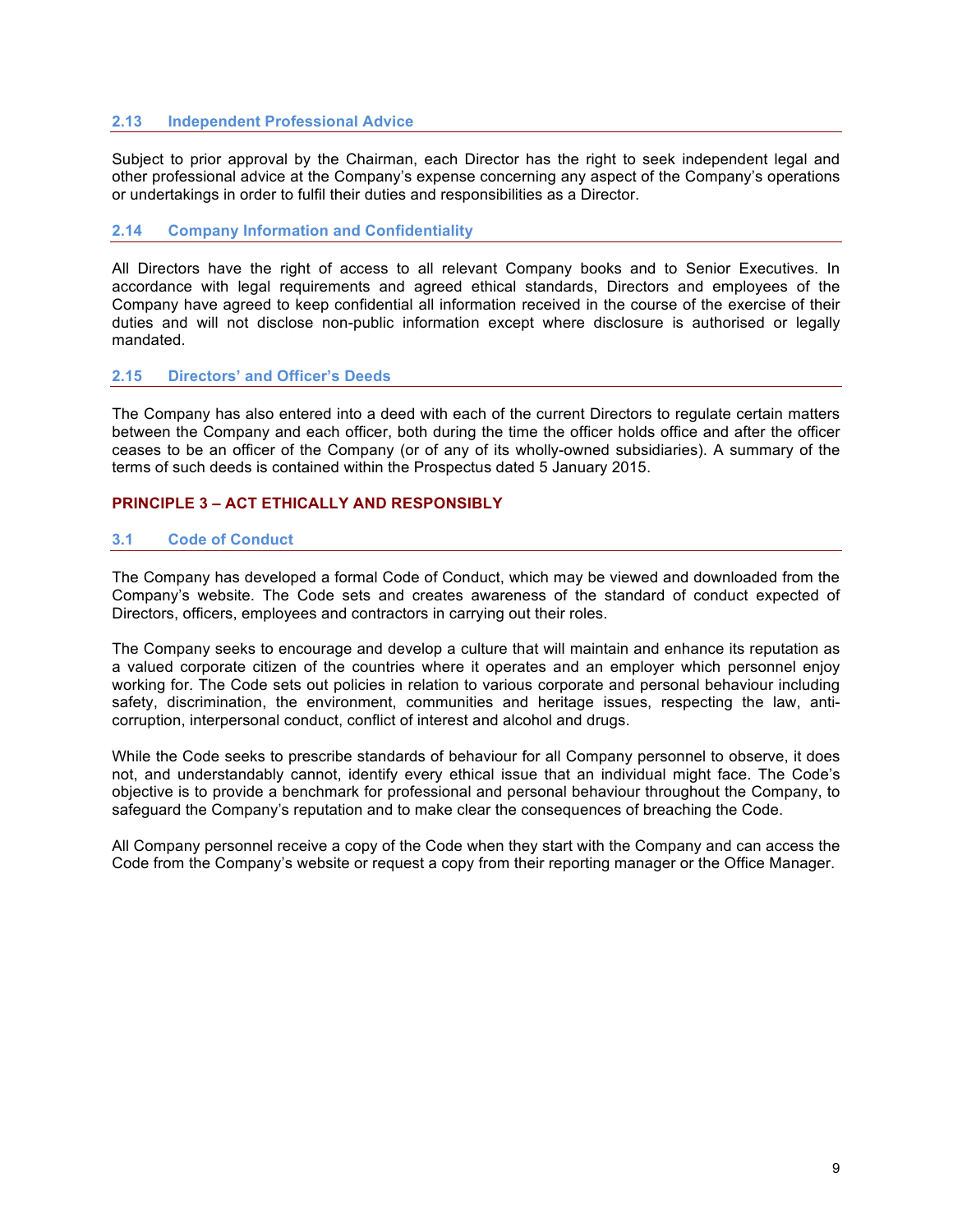# **PRINCIPLE 4 – SAFEGUARD INTEGRITY IN CORPORATE REPORTING**

# **4.1 Audit Committee**

The Audit Committee (established in November 2014) currently comprises all members of the Board.

The Audit Committee has a formal charter to prescribe its objectives, duties and responsibilities, access and authority, composition, membership requirements of the Committee and other administrative matters. It has an audit oversight function, with key responsibilities being to review and approve the audited annual and auditor reviewed half-yearly financial reports, to review reports from management and matters related to the external auditor and a risk management function.

The Audit Committee Charter may be viewed and downloaded from the Company's website.

## **4.2 CEO and CFO Declarations**

The Company has a Managing Director. The Board has determined that (pursuant to section 295A(3) Corporations Act) the Managing Director is the appropriate person to make the CEO/CFO equivalent declaration as required under section 295A of the Corporations Act.

These declarations state that, in his opinion, the financial records of the Company have been properly maintained and that the financial statements comply with the appropriate accounting standards and give a true and fair view of the financial position and performance of the Company and that the opinion has been formed on the basis of a sound system of risk management and internal control which is operating effectively. The Board receives, prior to their approval of the Company's financial statements for a financial period (i.e. the half year and full year reports), this written assurance from the Managing Director.

## **4.3 External Auditor**

The Company's external auditor (**Auditor**) is selected for its professional competence, reputation and the provision of value for professional fees. The external Auditor attends the Company's AGMs (in person or by teleconference) and is available to answer shareholder questions about the conduct of the audit and the preparation and content of the Auditor's Report.

# **PRINCIPLE 5 – MAKE TIMELY AND BALANCED DISCLOSURE**

## **5.1 Continuous Disclosure to NSX**

The Board has designated the Company Secretary as the person responsible for overseeing and coordinating disclosure of information to NSX as well as communicating with NSX.

In accordance with the Corporations Act and NSX Listing Rules, the Company immediately notifies NSX of information concerning the Company that a reasonable person would expect to have a material effect on the price or value of the Company's securities, subject to exceptions permitted by that rule. A reasonable person is taken to expect information to have a material effect on the price or value of the Company's securities if the information would, or would be likely to, influence persons who commonly invest in securities in deciding whether to acquire or dispose of the Company's securities.

All staff are required to inform their reporting manager of any potentially price-sensitive information concerning the Company as soon as they become aware of it. Reporting managers are in turn required to inform the Executive Chairman of any potentially price-sensitive information.

In general, the Company will not respond to market speculation or rumours unless required to do so by law or by the NSX Listing Rules.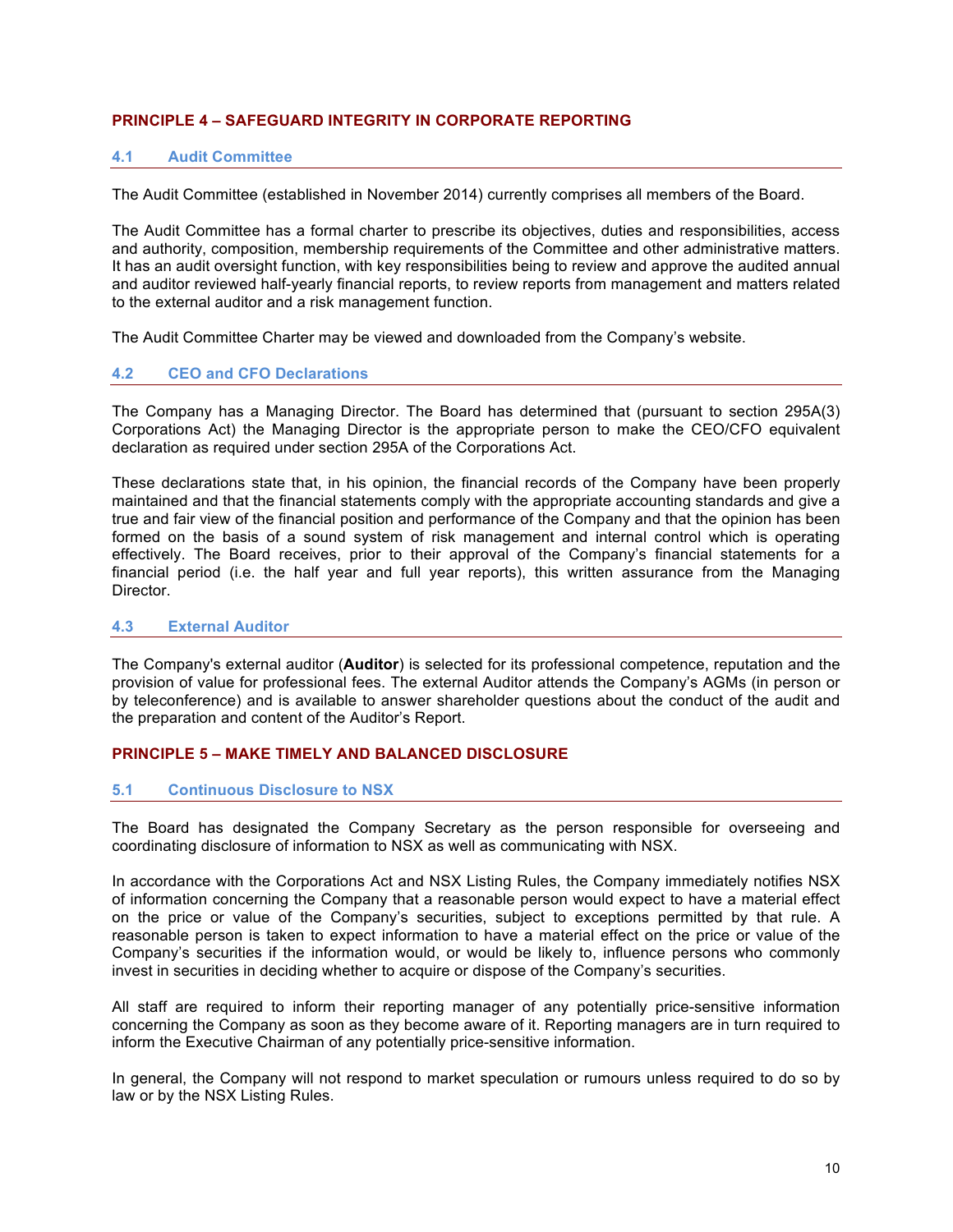The Company may request a trading halt from NSX to prevent trading in its securities if the market appears to be uninformed. The Managing Director and, where the Managing Director is not available, the Company Secretary (in consultation with the Board), are authorised to determine whether to seek a trading halt.

# **PRINCIPLE 6 – RESPECT THE RIGHTS OF SECURITY HOLDERS**

#### **6.1 Market and Shareholder Communications**

Shareholders own the Company. Increasing shareholder value is the Company's key mission. Shareholders require an understanding of the Company's operations and performance to enable them to be aware of how that mission is being fulfilled. The Directors are the shareholders' representatives. In order to properly perform their role, the Directors must be able to ascertain the shareholders' views on matters affecting the Company.

The Board therefore considers it paramount to ensure that shareholders are informed of all major developments affecting the Company and have the opportunity to communicate their views on the Company to the Board. Information is communicated to shareholders and the market through various means including:

- (a) monthly net tangible asset (NTA) backing announcements released to NSX, which are posted on the Company's website;
- (b) the Annual Report which is distributed to shareholders if they have elected to receive a printed version and is otherwise available for viewing and downloading from the Company's website;
- (c) the AGM and other general meetings (the notices for which are available for viewing and downloading from the Company's website) called in accordance with the Corporations Act and to obtain shareholder approvals as appropriate. The Managing Director and Chairman (as appropriate) gives an address at the AGM updating shareholders on the Company's activities;
- (d) half-Yearly Directors' and Financial Reports, which are available for viewing and downloading from the Company's website; and
- (e) other announcements released to NSX as required under the continuous disclosure requirements of the NSX Listing Rules and other information that may be mailed to shareholders, which are available for viewing and downloading from the Company's website.

The Managing Director has general responsibility to speak to the media, investors and analysts on the Company's behalf. Other Directors or Senior Executives may be given a brief to do so on particular occasions (where appropriate).

The Company actively promotes communication with shareholders through a variety of measures, including the use of the Company's website and email. The Company's reports and NSX announcements may be viewed and downloaded from its website: www.kaizenglobalinvestments.com or the NSX website: under NSX code "KGI".

## **6.2 Shareholders' Meetings**

Shareholders communicate with Directors through various other means including:

- (a) having the opportunity to ask questions of Directors at all general meetings;
- (b) the presence of the Auditor at AGMs (in person or by teleconference, as practicable and appropriate) to take shareholder questions on any issue relevant to their capacity as Auditor;
- (c) the Company's policy of expecting Directors to be available to meet shareholders at the AGM; and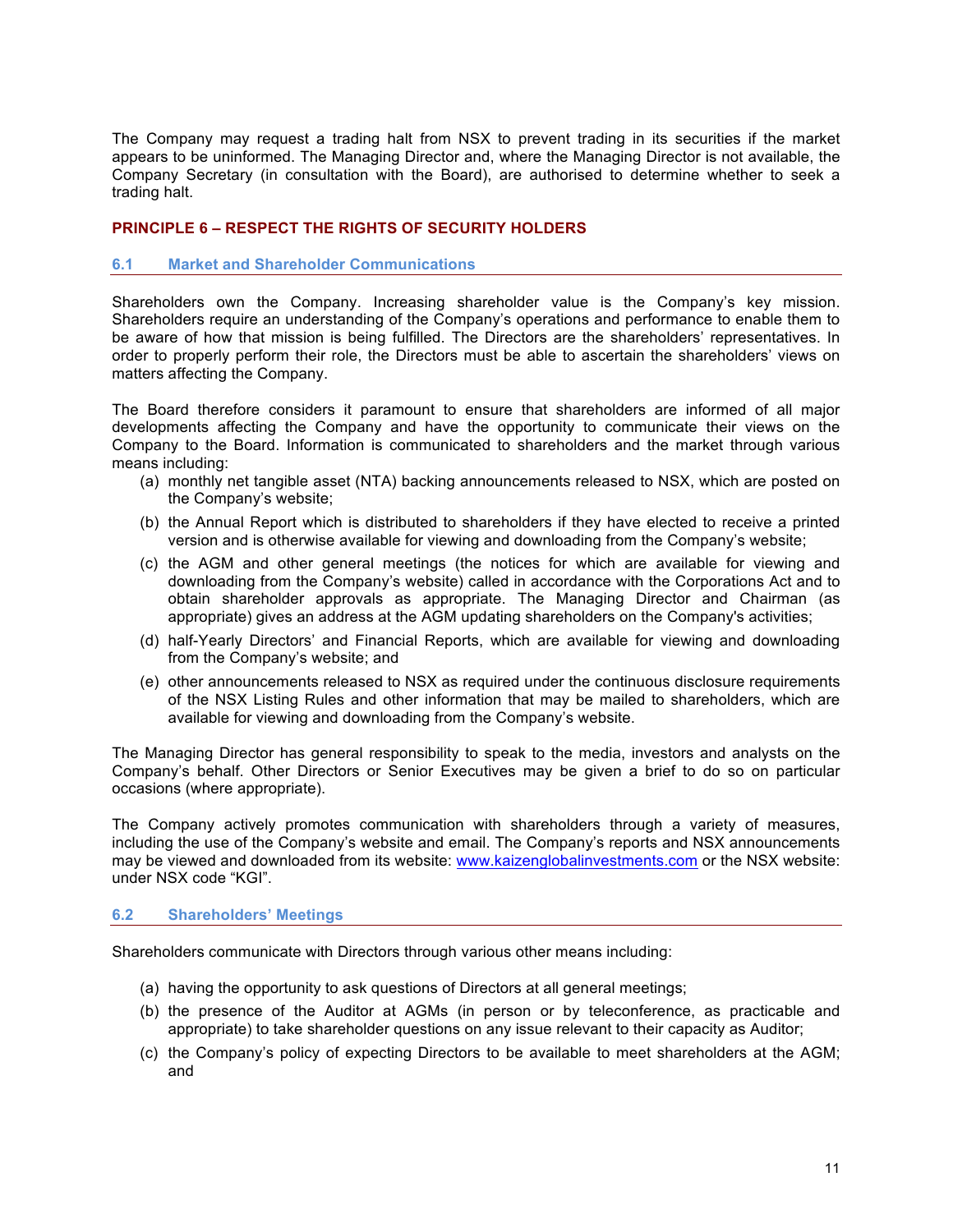(d) the Company making Directors and selected Senior Executives available to answer shareholder questions submitted by telephone, email and other means (where appropriate).

Traditionally, the key forum for two-way communication between the Company and its shareholders is its AGM. The Board encourages shareholder participation at the Company's AGM and other general meetings of shareholders and the Chairman encourages questions and comments from shareholders and seeks to ensure that shareholders are given ample opportunity to participate. Shareholders who are unable to attend the AGM or a general meeting may submit questions and comments before the meeting to the Company and or to the Auditor (in the case of the AGM).

# **PRINCIPLE 7 – RECOGNISE AND MANAGE RISK**

## **7.1 Risk Committee**

As a consequence of the size and composition of the Company's Board the Board does not have a standalone Risk Committee. However, the Company's Audit Committee (refer Section 4.1 for further details) has an important risk management and compliance function, with key responsibilities being to ensure that an appropriate risk management framework is in place and is operating properly and reviewing and monitoring legal and policy compliance systems and issues. The Audit Committee Charter may be viewed and downloaded from the Company's website.

## **7.2 Internal Control and Risk Management**

The Board of Directors is responsible for (but takes advice from the Audit Committee in relation thereto) the overall internal control framework (which includes risk management) and oversight of the Company's policies on and management of risks that have the potential to impact significantly on operations, financial performance or reputation.

The Board recognises that no cost-effective internal control system will preclude all errors and irregularities. The system is based, in part, on the appointment of suitably- qualified and experienced service providers and suitably-qualified and experienced management personnel. The effectiveness of the system is monitored and continually reviewed by management on an on-going basis and at least annually by the Board. On a day-to-day basis, managing the various risks inherent in the Company's operations is the responsibility of the Managing Director in conjunction with the Company Secretary. Risks facing the Company can be divided into the broad categories of operations, compliance and market risks.

Operations risk refers to risks arising from day-to-day operational activities which may result in direct or indirect loss from inadequate or failed internal processes, decision-making, exercise of judgment, people or systems or external events. The Managing Director and the Company Secretary have delegated responsibility from the Board for identification of operations risks generally, for putting processes in place to mitigate them and monitoring compliance with those processes.

The Company has clear accounting and internal control systems to manage risks to the accuracy of financial information and other financial risks.

Compliance risk is the risk of failure to comply with all applicable legal and regulatory requirements and industry standards and the corresponding impact on the Company's business, reputation and financial condition. The Company's compliance risk management strategy ensures compliance with key legislation affecting the Company's activities. The Company's compliance strategy is kept current with advice from senior external professionals and the ongoing training of Executives and other senior personnel involved in compliance management. The Company Secretary has oversight responsibility for managing the Company's compliance risk.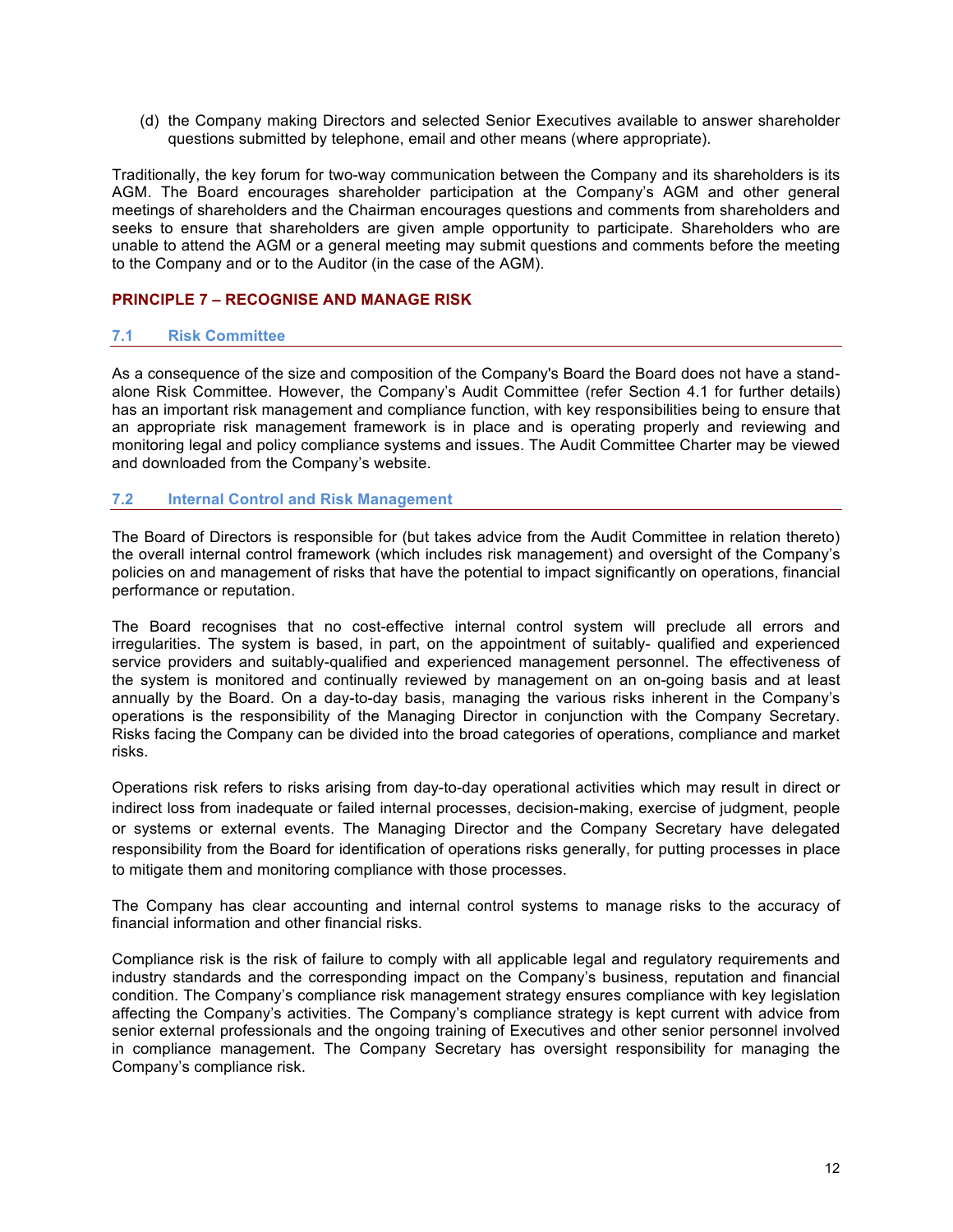The Company has policies on responsible business practices and ethical behaviour, including conflict of interest and share trading policies, to maintain confidence in the Company's integrity and ensure legal compliance.

The material economic risks to which the Company is exposed principally consist of market risks. Market risk encompasses risks to the Company's performance from changes in equity prices, interest rates, currency exchange rates, capital markets and economic conditions generally. The Investment Committee acts as the first line in managing this risk, under the supervision of its Chairman. The Board retains final responsibility to assess the Company's exposure to these risks and set the strategic direction for managing them.

As a Listed Investment Company (LIC), the Company has no direct material exposure to environmental or social sustainability risks. There is potential for indirect material exposure to environmental, social sustainability and economic risks through the entities in which the Company invests. The Investment Committee regularly reviews existing and proposed material investments. These reviews include assessing whether entities in which the Company has, or is considering making, material investments have exposure to material environmental, social sustainability, economic and other risks. These risks are taken into account as part of the process of determining whether to make, maintain or dispose of any given material investment.

The Company's approach to risk management is not stationary; it evolves constantly in response to developments in operations and changing market conditions.

Management has reported to the Board as to the effectiveness of the Company's management of its material business risks in respect of the Company's latest financial year.

# **7.3 Internal Audit**

The Company does not have an independent internal audit function. Due to the nature and size of the Company's operations, and the Company's ability to derive substantially all of the benefits of an independent internal audit function in the manner disclosed below, the expense of an independent internal auditor is not considered to be appropriate.

The Audit Committee performs all key elements of an internal audit function, including:

- (a) evaluating and seeking and obtaining reasonable assurance that risk management, control, and governance systems are functioning as intended and will enable the Company's objectives and goals to be met;
- (b) evaluating information security and associated risk exposures;
- (c) evaluating regulatory compliance programmes with consultation from internal and external legal counsel;
- (d) evaluating the Company's preparedness in case of business interruption; and
- (e) providing oversight of the Company's anti-fraud programmes.

The Audit Committee delegates to the Company Secretary the authority to implement any non-strategic amendments to risk management systems required as a result of changed circumstances, or where the potential for improvement has been identified; reporting all such matters to the Managing Director promptly, and to the Audit Committee/Board for consideration at its next meeting. The Audit Committee may also seek recommendations from appropriate Senior Executives where strategic changes to risk management and internal control processes are required.